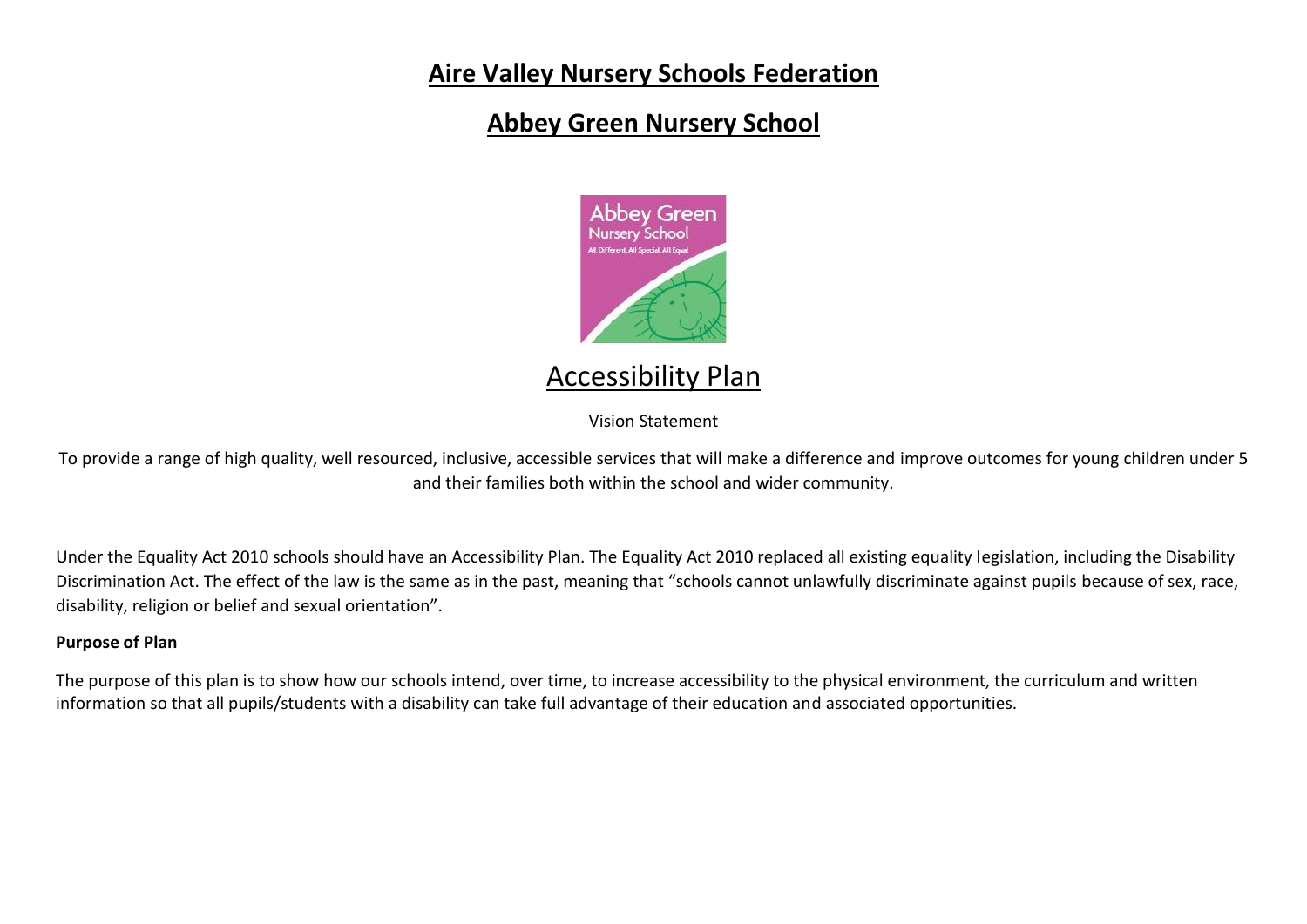#### **Definition of special educational needs and disabilities**

In this policy, 'special educational needs' refers to a learning difficulty that requires special educational provision.

The SEND Code of Practice 0 to 25 Years (DfE, 2014) says children have a learning difficulty or disability if they:

- have significantly greater difficulty in learning than the majority of children of the same age; or
- have a disability which prevents or hinders them from making use of facilities of a kind generally provided for children of the same age in mainstream schools or post-16 institutions; and
- are under compulsory school age and are likely to fall within either of the definitions above when they reach compulsory school age or would do so if special educational provision was not made for them.

Children must not be regarded as having a learning difficulty solely because the language or form of language of their home is different from the language in which they will be taught.

#### **Definition of Enhanced Early Years Provision**

For children aged two years or older, this is educational provision additional to, or otherwise different from, the educational provision normally available to pupils of the same age.

The Accessibility Plan is listed as a statutory document of the Department for Education's guidance on statutory policies for schools. The Plan will be reviewed every 3 years or where operational needs dictate and approved by the Governing Body. The review process can be delegated to a committee of the Governing Body, an individual or the Head.

In the Aire Valley Nursery Schools Federation each schools plan will be monitored by the Senior Leadership Team and the Governing Body.

Each schools current Plan will be appended to this document.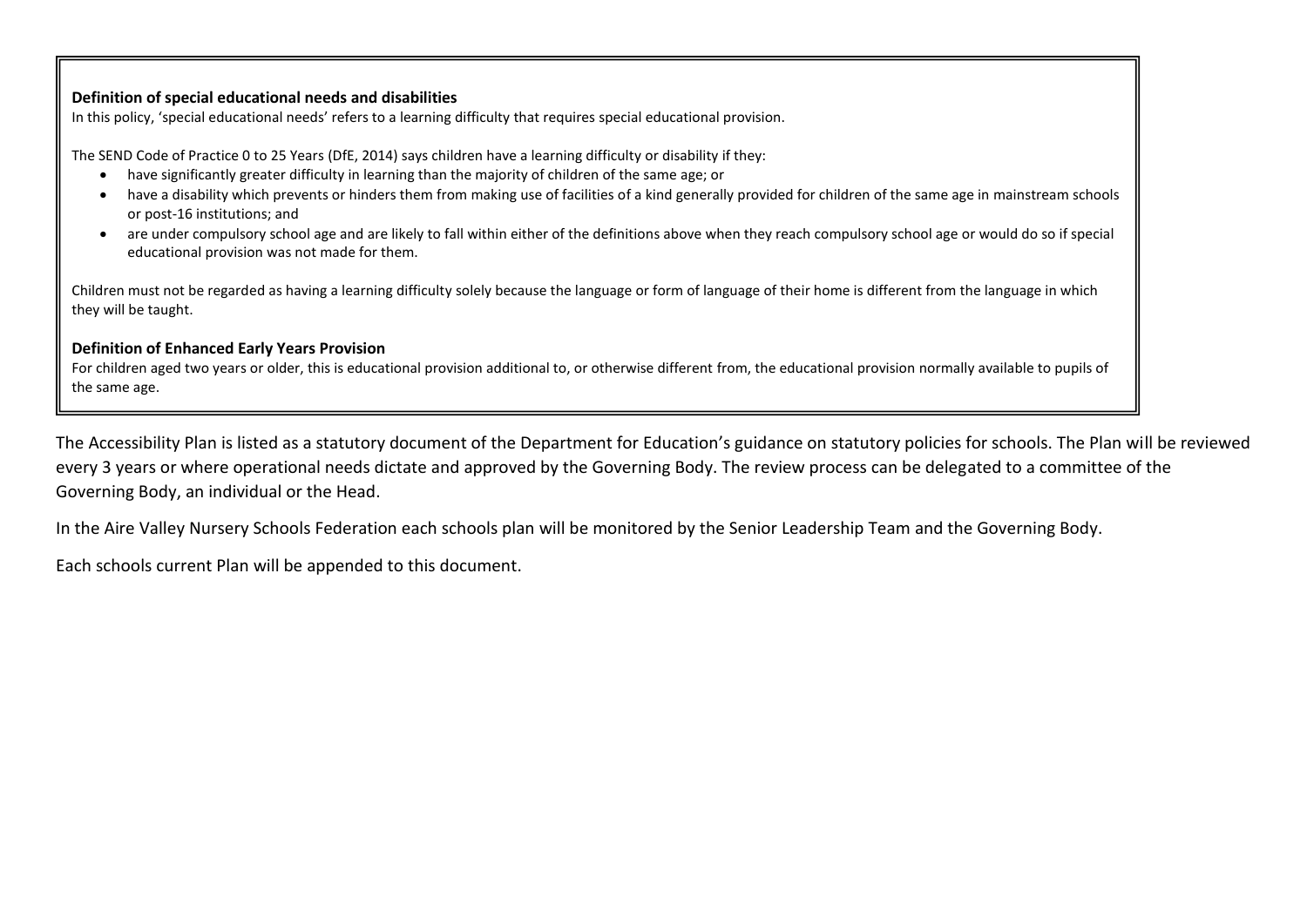#### Aims

Our aims are to:

- 1) increase access to a broad and balanced EYFS curriculum for pupils with a Special Educational Need, Disability, medical condition or other access needs whether through a mainstream place or Enhanced Early Years Provision place as appropriate;
- 2) Improve and maintain the physical environment of the school to increase the extent to which pupils, staff and other members of the school community with a disability, medical condition or other access needs can access education and associated services;
- 3) Ensure all relevant SEND information is readily available to all partners.

Our objectives are detailed in the Action Plan below.

This Accessibility Plan should be read in conjunction with the following school policies, strategies and documents:

- Health & Safety Policy
- Special Educational Needs Policy
- Medication Policy
- Teaching and Learning policies
- Emergency plans
- The Local offer
- The School SEND information report.

### Current good practice

- 1) All children and families receive a full induction into our Nursery, they have 1:1 time with their child's key person and/or School SENCO to discuss any medical or learning needs prior to starting. These needs are taken into account when planning for the all of the needs of the child including learning and health and safety. Any barriers to learning or access are assessed and actions taken before children begin to attend. If appropriate the children are placed onto the SEN register and the level of support they require is recorded and monitored. As an enhanced specialist provision advice and guidance is sought from a range of other professionals to ensure that children are able to access our provision and to develop and learn through an individualised curriculum. Our information is presented in a range of ways and information is orally translated for families for whom English is an additional language.
- 2) An audit of the physical environment is conducted by the Head and Resources Manager annually and monitored regularly to ensure that the physical environment is safe and fit for purpose. We will also ensure external monitoring and advice is sought on a regular basis. Access arrangements are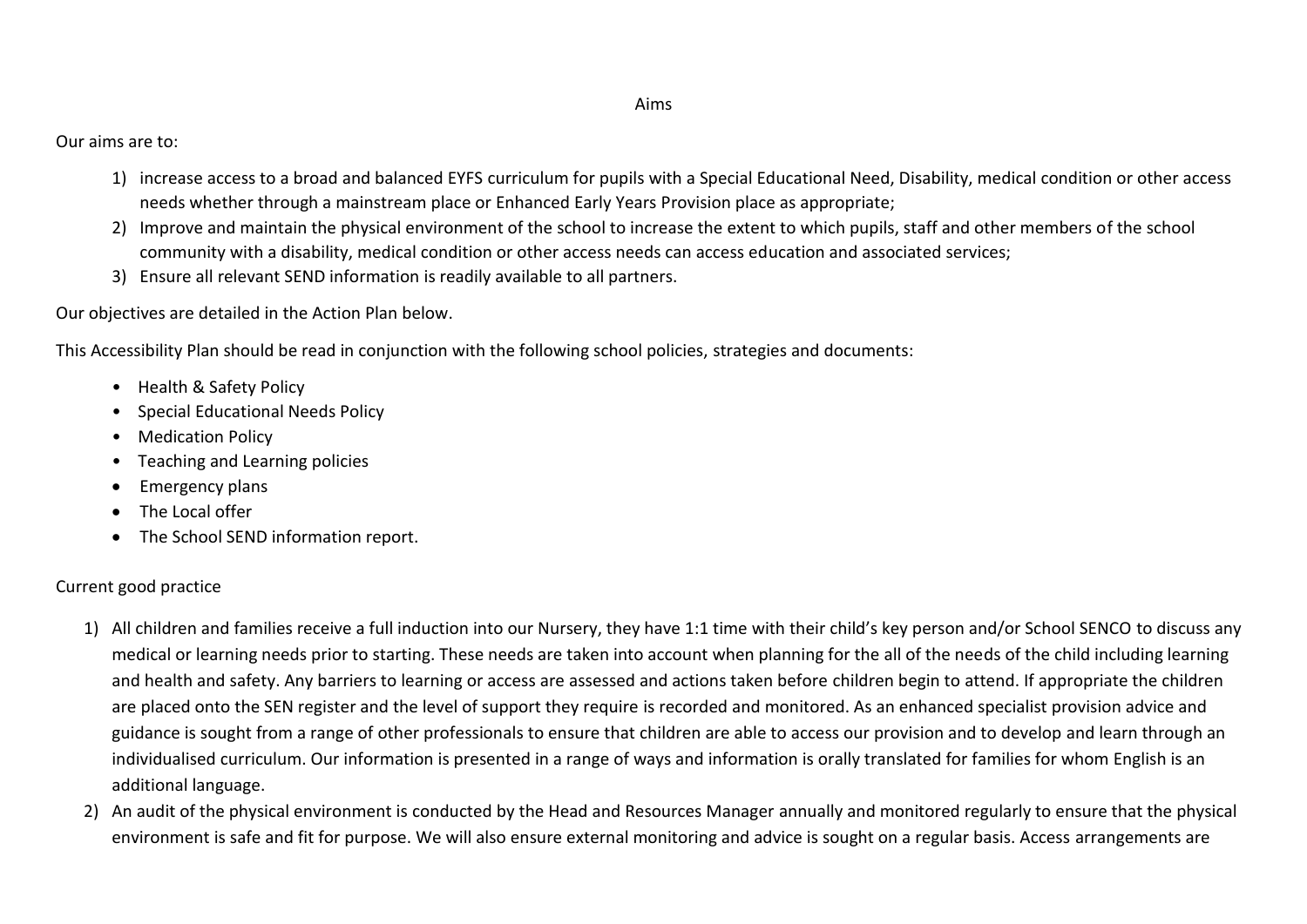reviewed in light of any new children and families attending the nursery and reasonable adjustments are made. A range of high and low level furniture is provided and storage for any specialist equipment is available. Room use is flexible and is reviewed in order to best meet the needs of the current cohort of children.

3) SEND information is available on the website and from the main office of the school.

The table below is based on our current assessment of accessibility for pupils with SEND. It sets out priorities across the school in a number of areas and the relevant timescales for action to increase accessibility for pupils with SEND. Progress on these measures will be updated annually and reported to the governing body.

| <b>Priority area</b>                                                                                                 | Short term                                                                                                                                                                                                                      | <b>Outcome</b>                                                                                                                                                                                                                               | <b>Medium term</b>                                                                                                                                                                                                         | <b>Outcome</b>                                                                                                                        | Long term                                                                                                                                                                                           | <b>Outcome</b>                                                                                                                                            |
|----------------------------------------------------------------------------------------------------------------------|---------------------------------------------------------------------------------------------------------------------------------------------------------------------------------------------------------------------------------|----------------------------------------------------------------------------------------------------------------------------------------------------------------------------------------------------------------------------------------------|----------------------------------------------------------------------------------------------------------------------------------------------------------------------------------------------------------------------------|---------------------------------------------------------------------------------------------------------------------------------------|-----------------------------------------------------------------------------------------------------------------------------------------------------------------------------------------------------|-----------------------------------------------------------------------------------------------------------------------------------------------------------|
| <b>Staff training</b>                                                                                                |                                                                                                                                                                                                                                 |                                                                                                                                                                                                                                              |                                                                                                                                                                                                                            |                                                                                                                                       |                                                                                                                                                                                                     |                                                                                                                                                           |
| 1. Embed<br>alternative and<br>augmentative<br>methods of<br>communication                                           | Key staff members<br>trained in Makaton                                                                                                                                                                                         | The use of Makaton<br>signs and symbols is<br>consistently applied<br>in the SEND room.                                                                                                                                                      | All adults trained in<br>foundation level<br>Makaton and visual<br>support is<br>consistently applied<br>across the setting.                                                                                               | Observation and<br>monitoring<br>demonstrates that<br>all adults use<br>interchangeable<br>communications<br>systems with<br>children | To become a<br>Makaton friendly<br>setting.<br>To gain National<br>Portage Stamp of<br>Approval                                                                                                     | All children have<br>access to a range of<br>communication<br>strategies and are<br>supported to use<br>the one most<br>appropriate to<br>them.           |
| 2.<br>All children<br>regardless of their<br>medical need or<br>physical need are<br>included within the<br>setting. | Key adults are to be<br>trained in Paediatric<br>first aid and Epi- pen<br>administration.<br><b>Adults have</b><br>received training on<br>Gastro Feeding,<br>Administering<br>oxygen and Epilepsy<br>specific<br>medications. | More children are<br>able to access the<br>setting safely with<br>adults able to<br>respond quickly to<br>their medical needs.<br><b>Further Training is</b><br>received and<br>monitored regularly<br>in order to meet<br>children's needs. | To audit<br>environment to<br>ensure there are<br>adequate<br>opportunities for<br>children with<br>physical difficulties<br>to access all areas of<br>the setting<br>independently, as<br>well as safe places<br>to play. | Children can access<br>different areas of<br>the setting with<br>increasing<br>independence.                                          | To provide a range<br>of specialist<br>equipment for<br>children who have<br>differing physical<br>needs in order for<br>them to be able to<br>independently<br>access all areas of<br>the setting. | Environments<br>change responsively<br>to children's varying<br>needs.<br>Children with a<br>range of needs can<br>be accommodated<br>within the setting. |
| <b>Teaching and learning</b>                                                                                         |                                                                                                                                                                                                                                 |                                                                                                                                                                                                                                              |                                                                                                                                                                                                                            |                                                                                                                                       |                                                                                                                                                                                                     |                                                                                                                                                           |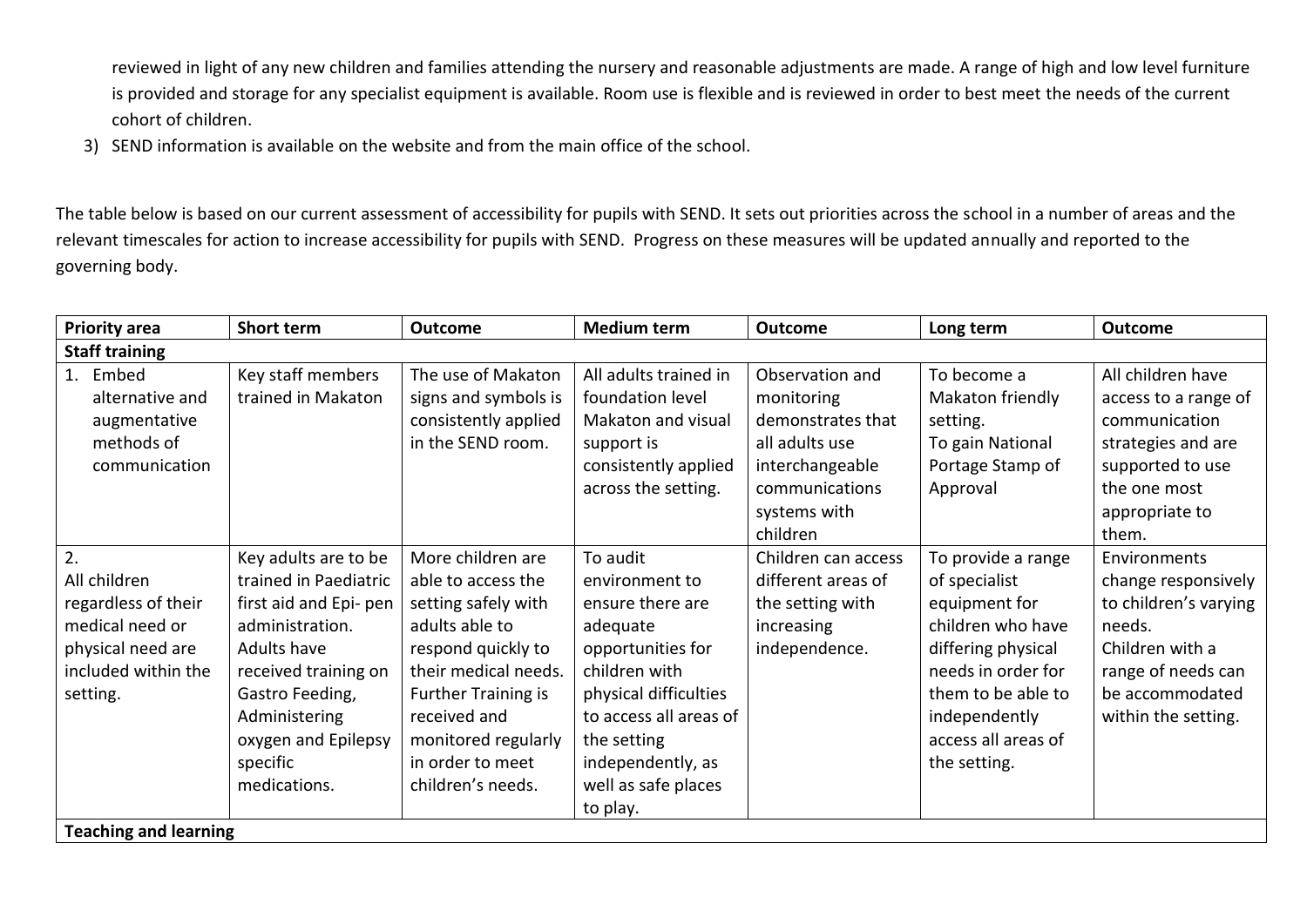| 1. Children<br>access a<br>broad and<br>balanced<br><b>EYFS</b><br>curriculum     | Potential barriers to<br>accessing the<br>curriculum are<br>identified on entry<br>or at key points<br>throughout the<br>year. | Reasonable<br>adjustments to the<br>environment/<br>curriculum and<br>resources are made.                                        | Adjustments to the<br>physical<br>environment are<br>made to improve<br>learning<br>opportunities for all<br>children.               | The sensory room<br>includes sound and<br>movement<br>activated panels.<br>The outdoor area<br>includes a range of<br>resources to<br>stimulate children<br>senses. | Off-site learning<br>opportunities are<br>part of the<br>curriculum for all<br>children.                                   | Children have<br>access to range of<br>specialist visits and<br>experiences through<br>a school and<br>outreach network.                                                                               |
|-----------------------------------------------------------------------------------|--------------------------------------------------------------------------------------------------------------------------------|----------------------------------------------------------------------------------------------------------------------------------|--------------------------------------------------------------------------------------------------------------------------------------|---------------------------------------------------------------------------------------------------------------------------------------------------------------------|----------------------------------------------------------------------------------------------------------------------------|--------------------------------------------------------------------------------------------------------------------------------------------------------------------------------------------------------|
| 2. Children<br>make better<br>than<br>expected<br>progress.                       | Observation and<br>assessment identify<br>children's interests,<br>strengths and<br>learning needs                             | Children identified<br>as making less than<br>expected progress<br>are identified.                                               | <b>Individual Support</b><br>plans are completed<br>to ensure a range of<br>learning<br>experiences are<br>available to<br>children. | Children are<br>assessed on<br>alternative<br>assessment<br>frameworks in order<br>to ensure that all<br>progress is<br>documented.                                 | All adults<br>interchangeably use<br>different<br>assessment criteria<br>and planning<br>dependant on<br>children's needs. | All children who are<br>not making progress<br>are quickly<br>identified and<br>supported enabling<br>them to make<br>better than<br>expected progress<br>within the right<br>assessment<br>framework. |
| School estate - minor capital expense                                             |                                                                                                                                |                                                                                                                                  |                                                                                                                                      |                                                                                                                                                                     |                                                                                                                            |                                                                                                                                                                                                        |
| Changing unit in the<br>2-3 and 3-5 years<br>areas to be replaced<br>and renewed. | Shelving and<br>appropriate storage<br>to be installed.                                                                        | Storage will provide<br>space for resources,<br>clothing and PPE<br>which can be used<br>to meet a range of<br>children's needs. | The changing room<br>to include visually<br>stimulating mobiles<br>for children to<br>access during<br>changing times.               | Children will have a<br>well stocked<br>changing room with<br>some resources<br>provided to<br>stimulate their<br>interests.                                        | The changing rooms<br>will have hoists<br>fitted.                                                                          | Staff and children<br>will benefit from<br>having automated<br>assistance to get on<br>and off the changing<br>area.                                                                                   |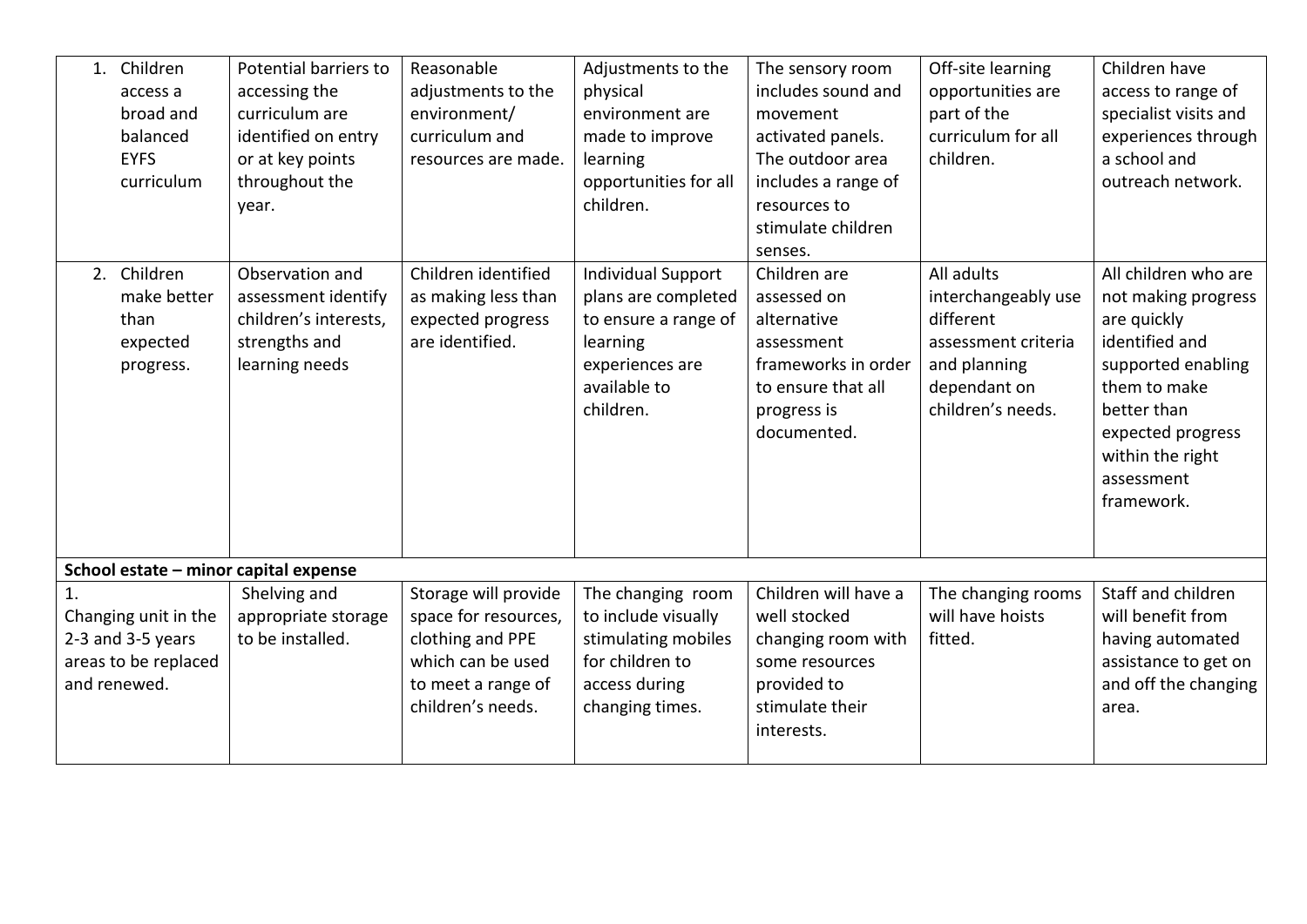| 2. Changes to the<br>outside area to<br>provide improved<br>access.                                            | Accessible beach<br>hut and sand pit to<br>be installed.                                                                            | Children using<br>wheelchairs will<br>have access to the<br>beach and beach<br>hut areas.                                                                                                                 | Sensory/vegetable<br>garden to be<br>designated and<br>cultivated.                                                                                                                                                 | More opportunities<br>for digging/ feeling/<br>smelling/tasting/<br>growing to be<br>provided.                                                                                                                                            | Accessible pathways<br>on grassed areas to<br>be installed.                                                     | Pathways would<br>ensure safe<br>movement in all<br>weathers and<br>minimise slips, trips<br>and falls.                                                                                                                             |
|----------------------------------------------------------------------------------------------------------------|-------------------------------------------------------------------------------------------------------------------------------------|-----------------------------------------------------------------------------------------------------------------------------------------------------------------------------------------------------------|--------------------------------------------------------------------------------------------------------------------------------------------------------------------------------------------------------------------|-------------------------------------------------------------------------------------------------------------------------------------------------------------------------------------------------------------------------------------------|-----------------------------------------------------------------------------------------------------------------|-------------------------------------------------------------------------------------------------------------------------------------------------------------------------------------------------------------------------------------|
| School estate - major capital expense                                                                          |                                                                                                                                     |                                                                                                                                                                                                           |                                                                                                                                                                                                                    |                                                                                                                                                                                                                                           |                                                                                                                 |                                                                                                                                                                                                                                     |
| 1.<br>Changes to the<br>outside area to<br>provide improved<br>access and range of<br>learning<br>experiences. | Outdoor kitchen to<br>be installed.                                                                                                 | Children will be able<br>to explore the awe<br>and wonder of<br>eating and drinking<br>outside. They will<br>experience the<br>feeling of hot drinks<br>in cold weather and<br>stimulate their<br>senses. | Lift to be installed in<br>the outdoor area.                                                                                                                                                                       | Lift would improve<br>access to the top<br>garden for children<br>with physical<br>difficulties or<br>specialist<br>equipment.                                                                                                            | Sunken trampolines<br>installed to provide<br>a range of learning<br>experiences.                               | Children would be<br>able to meet a<br>range of learning<br>and sensory needs<br>with the<br>trampolines.                                                                                                                           |
|                                                                                                                |                                                                                                                                     |                                                                                                                                                                                                           | Covid -19 Summary of Changes to Access during the pandemic                                                                                                                                                         |                                                                                                                                                                                                                                           |                                                                                                                 |                                                                                                                                                                                                                                     |
| 1.<br>Changes to the<br>outside area to<br>provide<br>handwashing<br>facilities for all<br>families.           | 2.<br>Movement of<br>external gates to<br>enable one way<br>system. The main<br>entrance is used for<br>staff and visitors<br>only. | 3.<br>Staggered start and<br>end to sessions to<br>enable safe<br>movement of<br>children into 'family<br>groups'                                                                                         | 4.<br>Children<br>transitioning into<br>the setting with<br>parents engage in<br>distanced outdoor<br>play with key<br>person to ensure all<br>required<br>information is<br>gathered and the<br>child is settled. | 5.<br>Home learning is<br>still provided for<br>those children who<br>are unable to attend<br>the setting due to<br>medical needs or<br>vulnerable status.<br>This will take the<br>form of resource<br>packs and virtual<br>group times. | 6.<br><b>Parents are</b><br>supported to access<br><b>School support</b><br>systems and advice<br>and guidance. | 7 <sub>1</sub><br>Children and<br>families are actively<br>engaged in the<br>selection and<br>transition to their<br>next setting<br>including virtual<br>tours, zoom<br>meetings, assistance<br>from the SENCO and<br>key persons. |

.